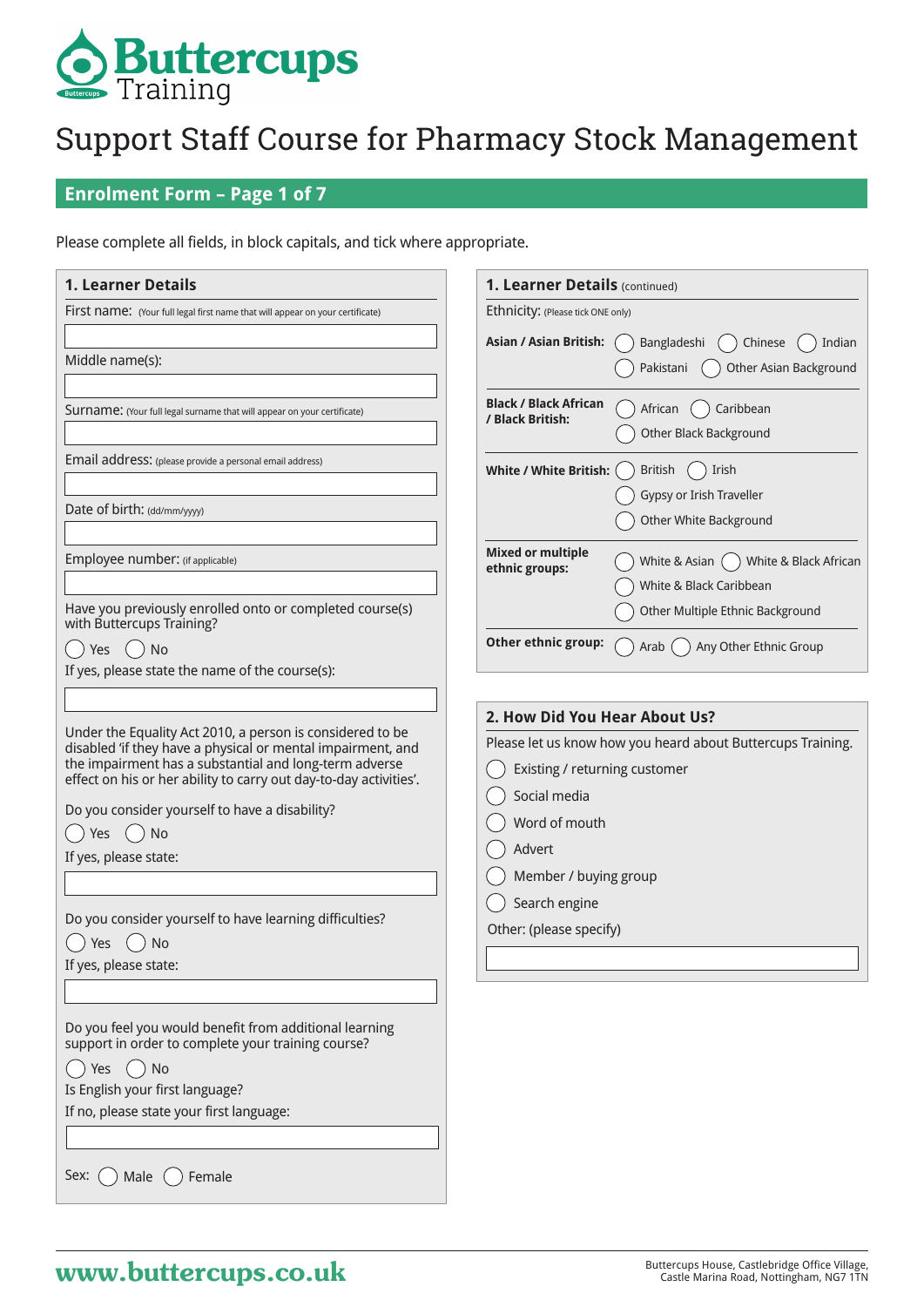

## **Enrolment Form – Page 2 of 7**

| <b>3. Workplace Details</b> | 4. Learner Signature                                                      |
|-----------------------------|---------------------------------------------------------------------------|
| Company name:               | I accept the privacy policy outlined below                                |
| Trading as: (if applicable) | I agree to the learner responsibilities set out in this<br>enrolment form |
| Company address:            | Signature:                                                                |
|                             |                                                                           |
|                             |                                                                           |
|                             |                                                                           |
| Postcode:                   | Date: (dd/mm/yyyy)                                                        |
|                             |                                                                           |
| Telephone number:           |                                                                           |
| Email address:              |                                                                           |
|                             |                                                                           |
|                             |                                                                           |

#### **5 . GDPR statement**

Under UK and European Data Protection legislation, data from which living individuals can be identified are classed as 'personal data'. The handling of personal data has to comply with legal requirements covering such things as the way in which this information is acquired, how it is processed and the extent to which it is disclosed or transferred to others. Buttercups Training needs to store data about you and your course progress. It will be used in accordance with the relevant legislation, including the GDPR 2016 and the Data Protection Act 2018. If you have any questions about the use of the data collected by Buttercups Training, please view our **Privacy Notice** 

**(https://buttercupstraining.co.uk/content/general-data-protection-regulation) or contact GDPR@buttercups.co.uk.**

#### **6. Employer Declaration**

This section should be filled out by an appropriate employer representative, this could be the workplace training supervisor if they have the necessary authority within the organisation.

This course will provide training for the following roles:

- Assist with the provision of a pharmacy service
- Order, receive, maintain and supply pharmaceutical stock

This course is completed online with interactive tutorials and assessments. The course will take around 15 hours of guided training time depending on previous experience and ability, with a maximum duration of 3 months. It will require for you to select a workplace training supervisor, available for the duration of the programme, who is either a pharmacy registrant or a GMC registrant in the case of a dispensing practice.

#### **6.1. Workplace suitability**

It is the employer's responsibility to demonstrate that they can provide an appropriate workplace environment for the prospective learners to complete their training. Buttercups Training uses a riskbased approach to check the workplace training site is suitable.

Please answer the following details about your workplace site where this learner will be based.

In their workplace, the learner and workplace training supervisor will have access to a computer, tablet or internet connected device that they can utilise in the workplace for their course teaching and assessment, as some assessments require invigilation.



Is computer access available without inhibiting the normal day to day operations of the organisation, in a location that is quiet and appropriate for studying?



In addition, there are other responsibilities of the employer to ensure the safety of the learner, their workplace and the public while the training is undertaken.

Please tick to confirm the following:

I confirm we have a raising concerns/whistleblowing procedure in place within the workplace

I confirm we have a safeguarding policy in place in the workplace which includes lone working

# **WWW.buttercups.co.uk** Buttercups House, Castlebridge Office Village, **WWW.butterCupS.co.uk** Castle Marina Road, Nottingham, NG7 1TN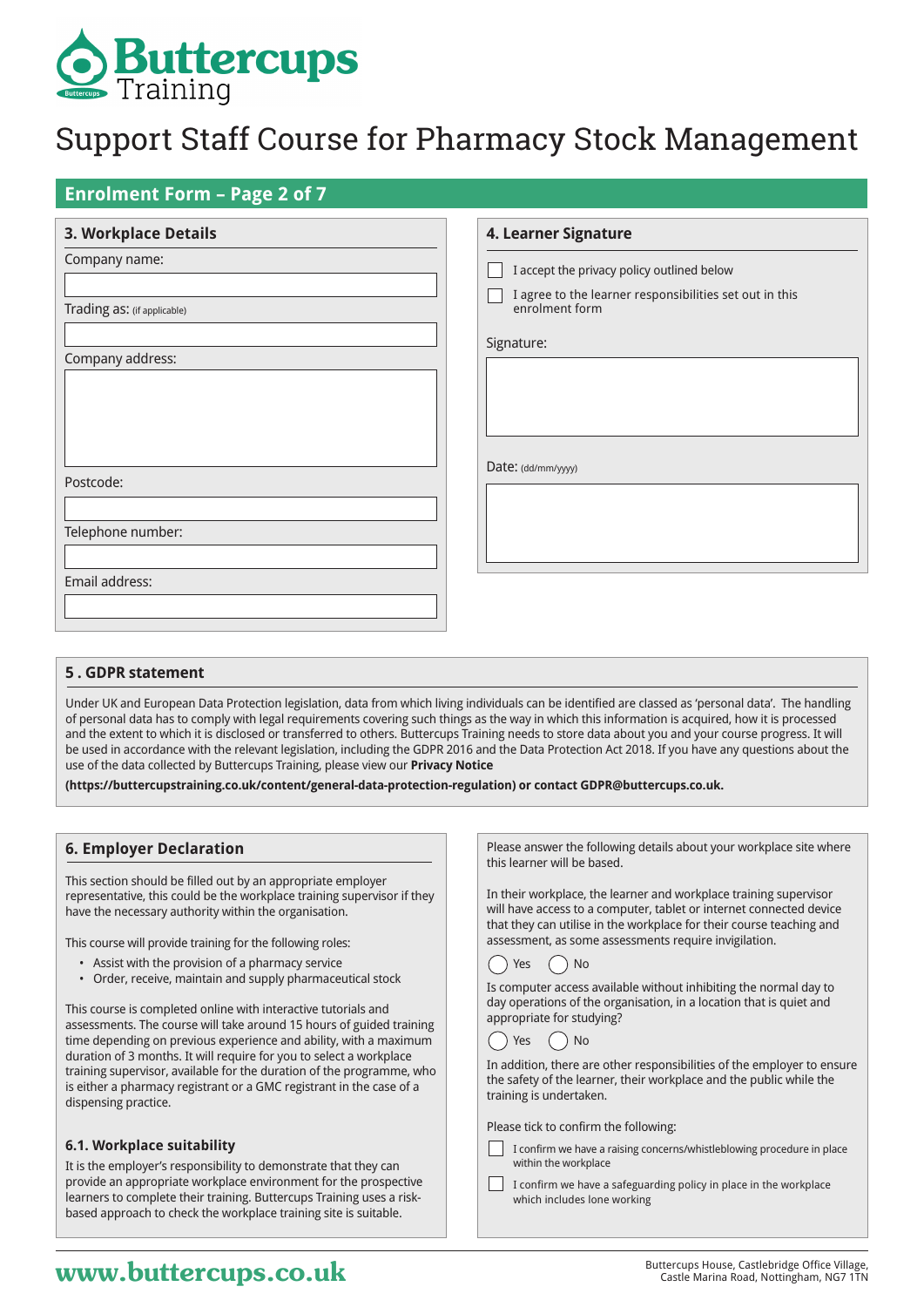# **Buttercups**

# Support Staff Course for Pharmacy Stock Management

## **Enrolment Form – Page 3 of 7**

## **6.2. Employer Complaints Policy**

Buttercups Training takes the investigation and resolution of complaints about our service seriously. We are committed to undertaking a full investigation of any issues in a fair, transparent and objective manner, and will take appropriate action following completion of an investigation into any issues, or the professionalism of any individual. If you are unhappy with the service you have received from Buttercups Training, you are entitled to make a complaint and have it considered. Many issues may be resolved informally during normal discussions with our staff, such as in client meetings, via email communications or phone calls.

For an informal complaint please contact our professional services team on our main phone number **(0115 9374936)**, who will forward your call to the relevant personnel.

A formal complaint should be made in writing in the first instance to the relevant manager below, with the aim of resolving issues as quickly and professionally as possible.

- Apprenticeship issues: **Danielle.Perks@buttercups.co.uk**
- Contract & Finance issues: **Lucy.Bate@buttercups.co.uk**
- Teaching and assessment issues: **Manjit.Nahal@buttercups.co.uk**
- Course material issues: **Nick.Marler@buttercups.co.uk** • Staff issues:

**Vanessa.Kingsbury@buttercups.co.uk**

#### **6.3. Company Invoice Address (if different from above)**

Company name:

Trading as: (if applicable)

Company address:

Postcode:

Telephone number:

Email address:

Please provide the name(s) and membership number(s) of any member organisations / buying groups that you are a member of:

#### **6.4. Employer signature**

I agree to the employer responsibilities set out on Page 5 of the enrolment form and I have the authority to approve the nominated learner for enrolment on the course.

Name:

Role:

Contact email:

Signature:

Date: (dd/mm/yyyy)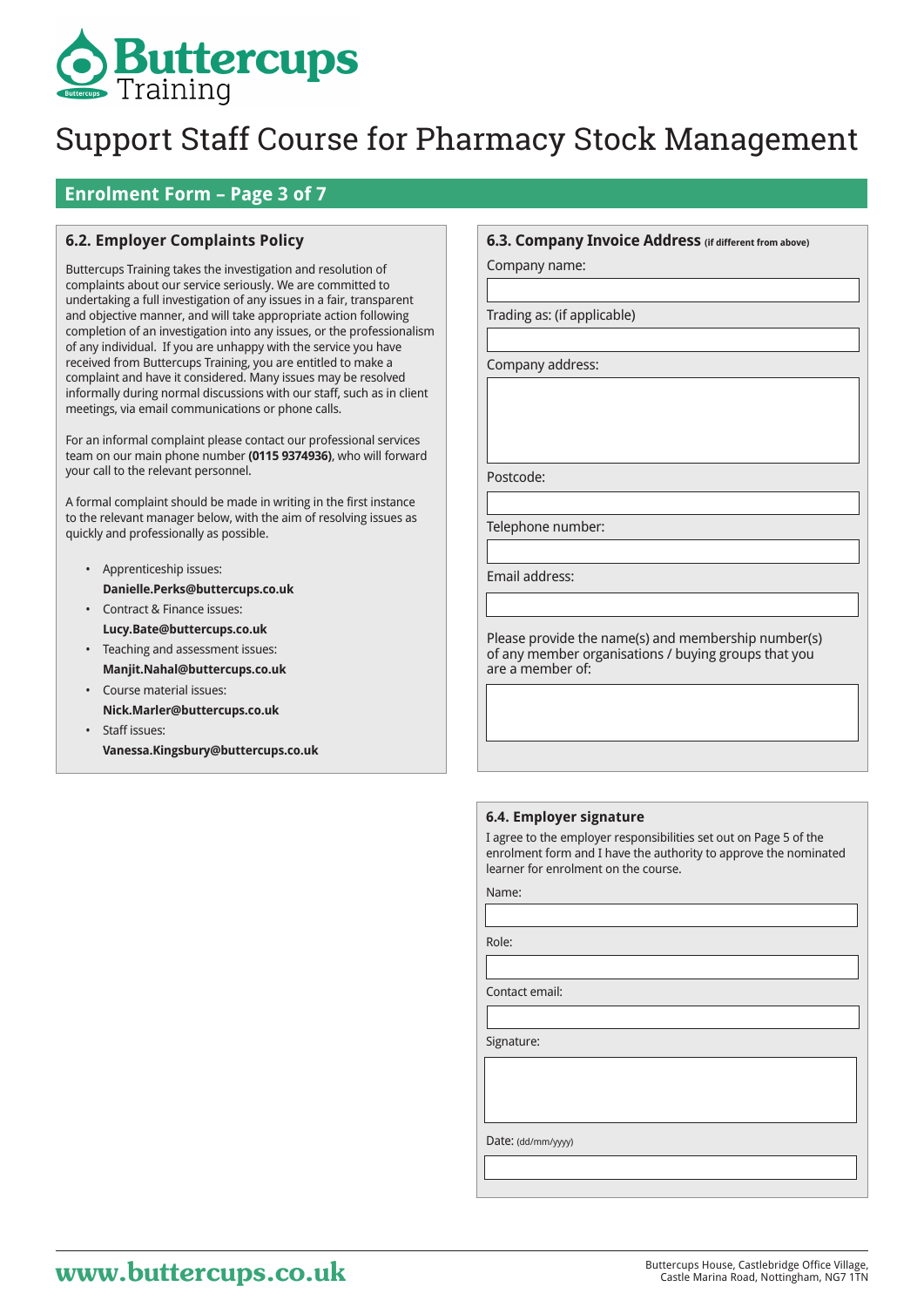

## **Enrolment Form – Page 4 of 7**

| 7. Workplace Training Supervisor Details                                                                                                                                                                                                                                                       |
|------------------------------------------------------------------------------------------------------------------------------------------------------------------------------------------------------------------------------------------------------------------------------------------------|
| I agree to act as the workplace training supervisor for this learner and confirm I meet the necessary requirements for this role outlined in this enrolment form.                                                                                                                              |
| I have read and agree to the privacy policy in section 5 of this form                                                                                                                                                                                                                          |
| Do you believe you have sufficient time and resources to support the learner to successfully complete their course, without impacting on the safe delivery of patient<br>services?<br>No<br>Yes<br>How much protected development time will the learner get each week to complete this course? |
|                                                                                                                                                                                                                                                                                                |
| First name(s):                                                                                                                                                                                                                                                                                 |
|                                                                                                                                                                                                                                                                                                |
| Surname:                                                                                                                                                                                                                                                                                       |
|                                                                                                                                                                                                                                                                                                |
| GPhC / PSNI / GMC registration number:                                                                                                                                                                                                                                                         |
|                                                                                                                                                                                                                                                                                                |
| Date of birth: (dd/mm/yyyy)                                                                                                                                                                                                                                                                    |
|                                                                                                                                                                                                                                                                                                |
| Email address: (please provide a personal email address)                                                                                                                                                                                                                                       |
|                                                                                                                                                                                                                                                                                                |
| Signature:                                                                                                                                                                                                                                                                                     |
|                                                                                                                                                                                                                                                                                                |
| Date: (dd/mm/yyyy)                                                                                                                                                                                                                                                                             |
|                                                                                                                                                                                                                                                                                                |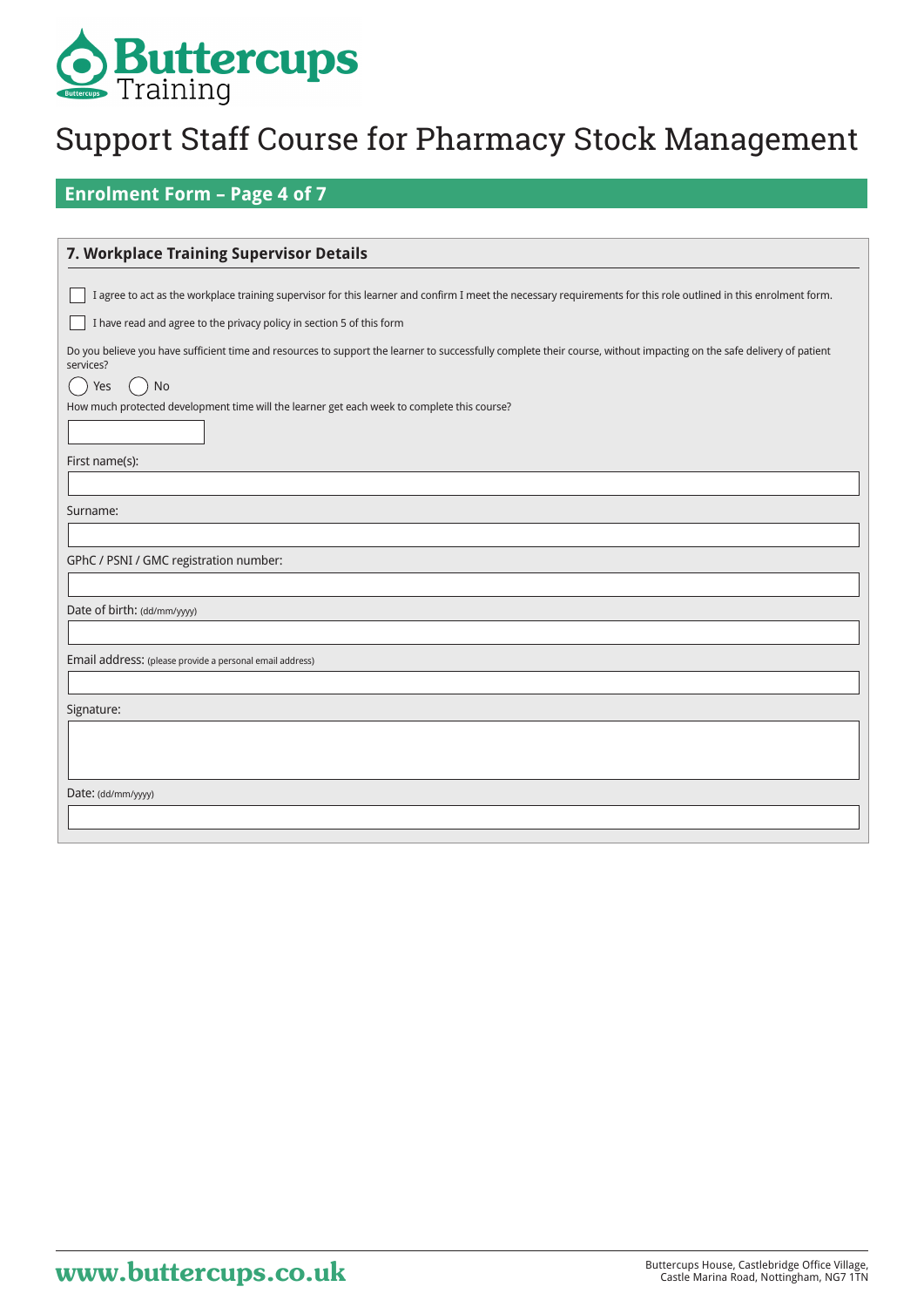

## **Enrolment Form – Page 5 of 7**

# Training Agreement

The delivery of the support staff training course is a partnership between the learner, the workplace training supervisor, the employer and Buttercups Training.

This agreement is between all parties to ensure that everyone understands their roles and responsibilities that you are committing to for the duration of this course.

#### **Employer Role and Responsibilities:**

- Be fully committed to safeguarding and promoting the welfare of the learner.
- Treat the learner fairly and reasonably like the rest of the workforce and not discriminate or act unfairly against the learner.
- Provide the learner with appropriate development time, support and supervision while training.
- Appoint and support the workplace training supervisor to fulfil their role, ensure there is a realistic level of resources for them to be effective in their role.
- Notify Buttercups Training within 4 weeks if their employment is terminated for any reason. If this is due to redundancy then permit the transfer of the course to another workplace if the learner or Buttercups Training are able to arrange one.
- Inform Buttercups Training of any matters or issues arising that will or may affect the learner's learning, development and progression. This includes informing Buttercups Training if the learner has an unauthorised absence from work or leaves their employment.
- Permit a break in learning for the learner, where the circumstances require it.
- Allow Buttercups Training and any quality assurance organisations involved in the delivery of the course, onto the employer premises to carry out assessments and quality checks when required.
- Allow Buttercups Training to send important updates to the learners and workplace training supervisors directly.

#### **Learner Responsibilities:**

- Take responsibility for my course and commit to the successful completion within the required time frame
- Engage positively with learning and feedback.
- Comply with the policies, regulations and procedures of the programme found in the course materials and /or learner handbook and I will contact Buttercups Training if I require a paper copy of the learner handbook .
- Ask for support from my employer or Buttercups Training if I am unsure, or do not understand any aspect of my course or assessment.
- Inform Buttercups Training should I be off work for a period of time (e.g. for sickness or maternity leave) or any other circumstances change.
- Seek help from Buttercups Training if I have concerns around my health, ability or progression on the course.
- Report any issues or concerns regarding my course or the workplace to Buttercups Training if it cannot be resolved via normal workplace procedures.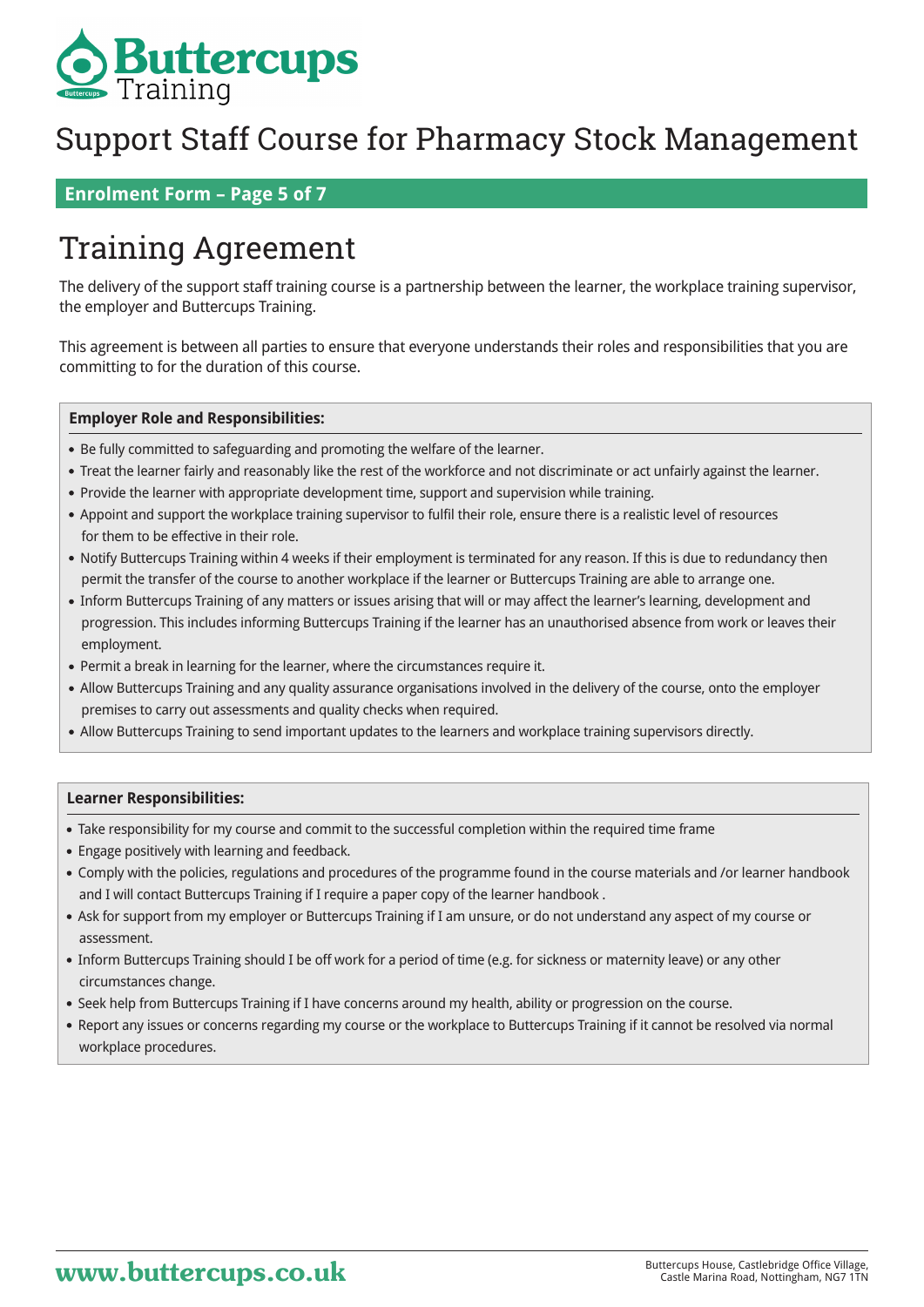

## **Enrolment Form – Page 6 of 7**

## **Workplace Training Supervisor Role and Responsibilities:**

In order to act as the workplace training supervisor for the learner you must meet the following requirements for the role:

- Be a pharmacy registrant (or in a dispensing practice be a GMC registrant).
- Not have a significant or financially dependent relationship with the learner.
- Regularly work alongside the learner.
- Agree to complete a training course with Buttercups Training
- Act, at all times, as a professional role model.
- Responsibilities:
- Complete an induction with your learner, so they know what is expected of them and when it is expected.
- Facilitate opportunities for your learner to learn.
- Facilitate protected development time so the learner can complete their course in line with the timescales agreed.
- Act as a coach in the workplace, offering constructive feedback and advice throughout their training to aid progression through their training programme.
- Facilitate supervised assessments in the workplace.
- Complete observations or witness testimony assessment of your learners to facilitate the demonstration of practical competency in the workplace.
- Provide feedback to learners on their activity books within 10 working days of them being presented by your learner.
- Submit requested assessments to Buttercups Training via your training course website in a timely manner.
- Liaise with Buttercups Training on your learner's performance when requested.
- Where necessary, report to Buttercups Training if your learner's health (physical or mental) could be causing harm to themselves or others.
- Raise concerns with Buttercups Training if your learner demonstrates unprofessional behaviours or unsafe practice.
- To treat your learner fairly and reasonably, like the rest of the workforce, and not discriminate or act unfairly against your learner.
- Notify Buttercups Training Ltd if you are no longer able to be the training supervisor for your learner.

## **Buttercups Training Responsibilities:**

Buttercups Training hasthe responsibility to oversee the teaching and assessment of the training programmes with appropriately trained staff, resources and quality assurance measures to meet the outcomes laid down by the GPhC accreditation of the course. Buttercups Training will host and manage the systems for teaching and assessing. In addition, they will provide progress information for the learner and their workplace training supervisor/employer. Buttercups Training will also raise any concerns at the earliest opportunity.

- Ensure that the training meets the requirements set out in the GPhC accreditation for the programme.
- Create agreements with all parties to ensure everyone is aware of their roles and responsibilities.
- Check workplace and training supervisor suitability to support the learner.
- Provide an introduction for learners, explaining the learning programme and facilities available.
- Providing a training course for the workplace training supervisor to ensure they are competent to undertake their role.
- Provide Buttercups tutors to support both learners and workplace training supervisors.
- Provide a range of support for the programmes including additional learning, welfare support and an out of hours helpline.
- Ensure the learner is being given protected development time during the programme by their employer.
- Liaise with relevant parties over any issues that arise during the course, in line with the course policies and procedures.
- Quality assure the course teaching and assessment to continually improve the quality of the programme.
- Treat all learners with fairness.
- Respond to all enquiries in a timely manner.

# **WWW.buttercups.co.uk** Buttercups House, Castlebridge Office Village,